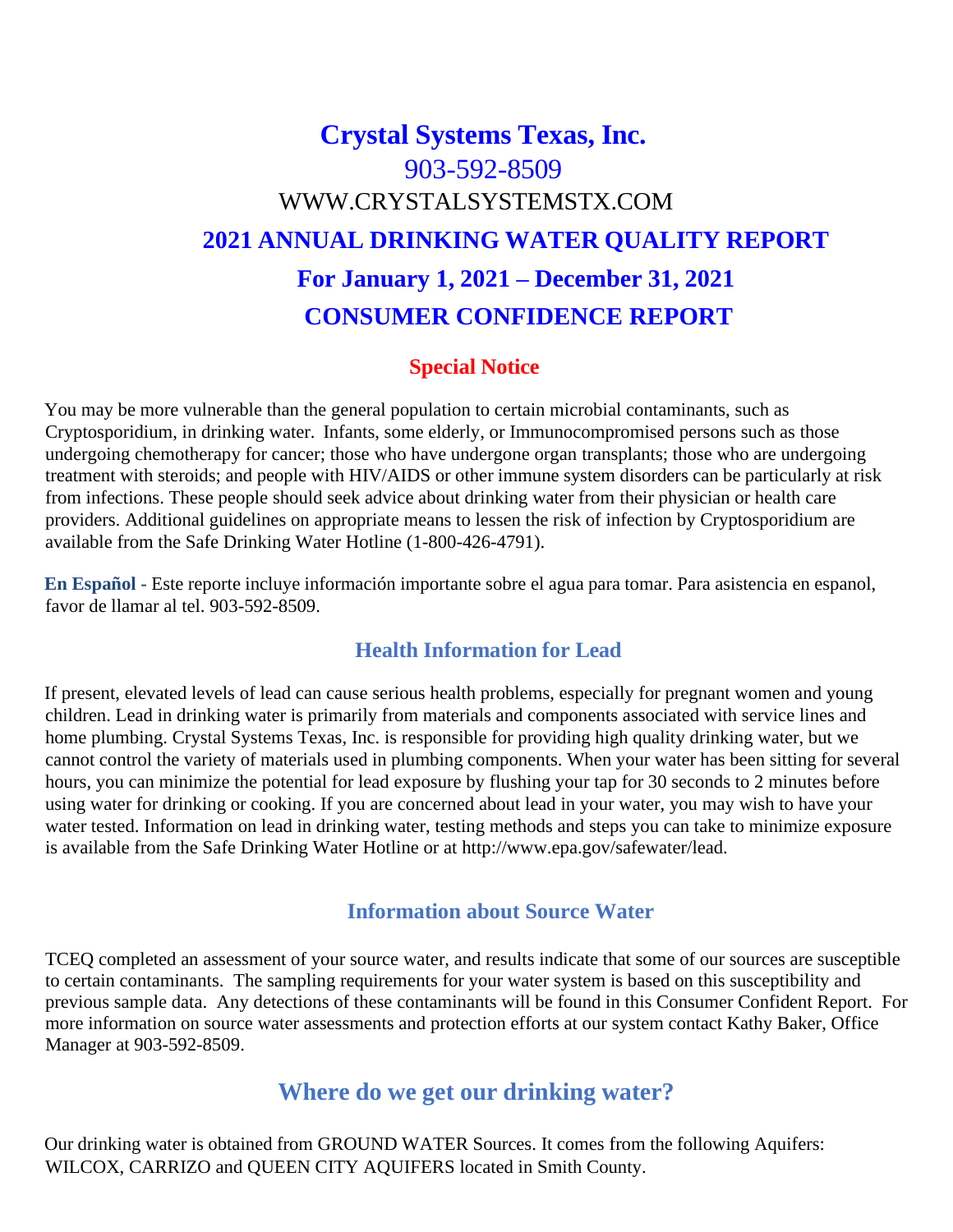## **Information about your Drinking Water**

The sources of drinking water (both tap water and bottled water) include rivers, lakes, streams, ponds, reservoirs, springs, and wells. As water travels over the surface of the land or through the ground, it dissolves naturally occurring minerals, and in some cases, radioactive material, and can pick up substances resulting from the presence of animals or from human activity.

Drinking water, including bottled water, may reasonably be expected to contain at least small amounts of some contaminants. The presence of contaminants does not necessarily indicate that water poses a health risk. More information about contaminants and potential health effects can be obtained by calling the EPAs Safe Drinking Water Hotline at (800) 426-4791.

#### **Contaminants that may be present in source water**

**Microbial contaminants**, such as viruses and bacteria, which may come from sewage treatment plants, septic systems, agriculture livestock operations and wildlife.

**Inorganic contaminants**, such as salts and metals, which can be naturally occurring or result from urban storm water runoff, industrial or domestic wastewater discharges, oil and gas production, mining, or farming.

**Pesticides and herbicides**, which may come from a variety of sources such as agriculture, urban storm water runoff and residential uses**.**

**Organic chemical contaminants**, including synthetic and volatile organic chemicals, which are by-products of industrial processes and petroleum production and can also come from gas stations, urban storm water runoff and septic systems.

**Radioactive contaminants**, which can be naturally occurring or be the result of oil and gas production and mining activities.

In order to ensure that tap water is safe to drink, EPA prescribes regulations which limit the amount of certain contaminants in water provided by public water systems. FDA regulations establish limits for contaminants in bottled water which must provide the same protection for public health.

Contaminants may be found in drinking water that may cause taste, color, and odor problems. These types of problems are not necessarily causes for health concerns. For more information on taste, odor, or color of drinking water, please contact the system's business office.

#### **Definitions and Abbreviations**

**Definitions and Abbreviations:** The following table contain scientific terms and measures, some of which may require explanation.

Action Level: The concentration of a contaminant which, if exceeded, triggers treatment or other requirements which a water system must follow.

**Level 1 Assessment:** A Level 1 assessment is a study of the water system to identify potential problems and determine (if possible) why total coliform bacteria have been found in our water system.

**Level 2 Assessment:** A Level 2 assessment is a very detailed study of the water system to identify potential problems and determine (if possible) why an E. coli MCL violation has occurred and/or why total coliform bacteria have been found in our water system on multiple occasions.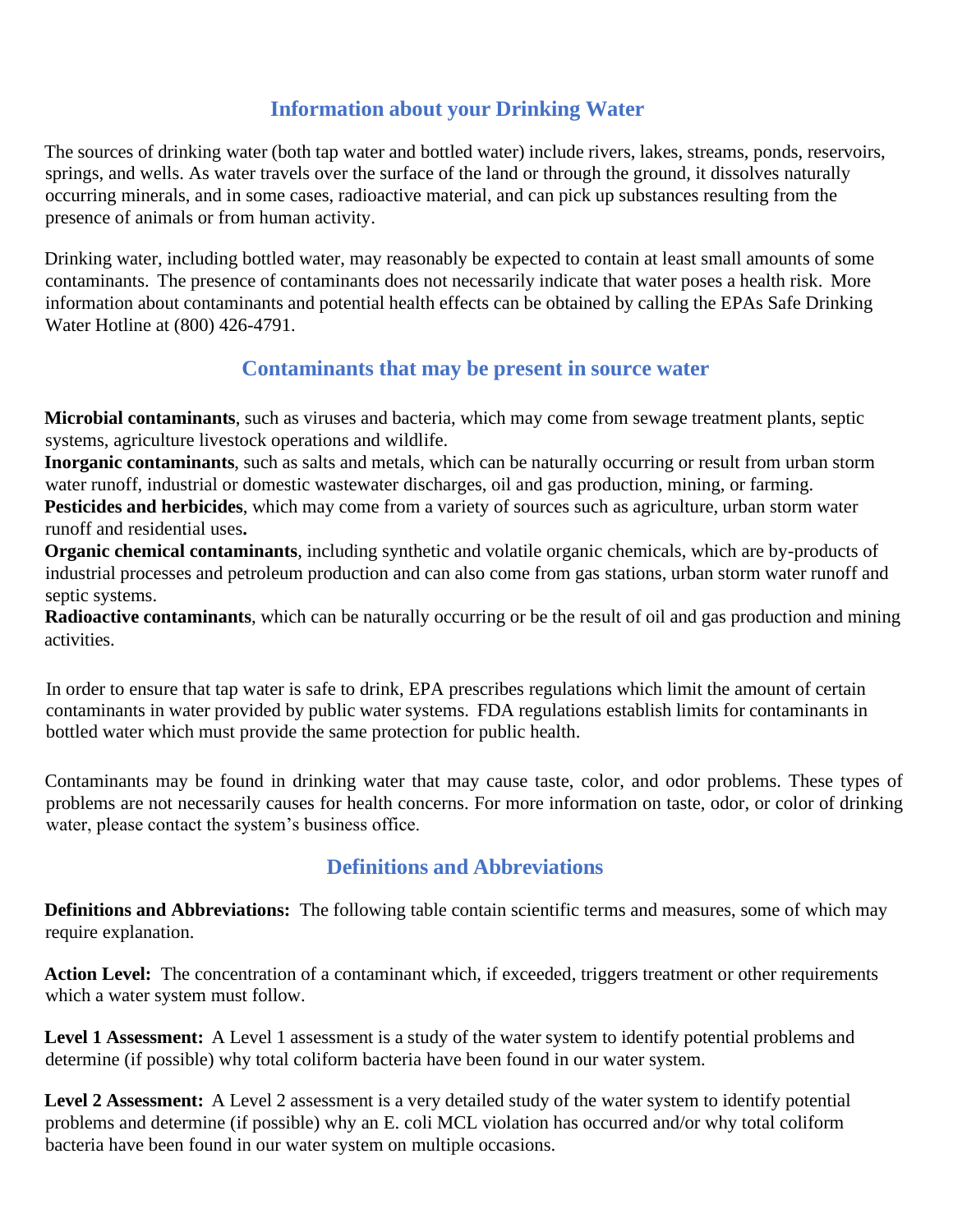**Maximum Contaminant Level (MCL):** The highest level of a contaminant that is allowed in drinking water. MCLs are set as close to the MCLGs as feasible using the best available treatment technology.

**Maximum Contaminant Level Goal (MCLG):** The level of a contaminant in drinking water below which there is no known or expected health risk. MCLGs allow for a margin of safety.

**Maximum Residual Disinfectant Level (MRDL):** The highest level of disinfectant allowed in drinking water. There is convincing evidence that addition of a disinfectant is necessary for control of microbial contaminants.

**Maximum Residual Disinfectant Level Goal (MRDLG):** The level of a drinking water disinfectant below which there is no known or expected risk to health. MRDLGs do not reflect the benefits of the use of disinfectants to control microbial contamination.

**MFL:** Million fibers per liter (a measure of asbestos)

**Mrem/year:** millirems per year (a measure of radiation absorbed by the body)

**NA:** Not Applicable

**NTU -** Nephelometric Turbidity Units (a measure of turbidity)

**pCi/L -**picocuries per liter (a measure of radioactivity)

**ppb -** micrograms per liter or parts per billion

**ppm -** milligrams per liter or parts per million)

**ppq -**parts per quadrillion, or picograms per liter

**ppt -** parts per trillion, or nanograms per liter

**Treatment Technique (TT):** A required process intended to reduce the level of a contaminant in drinking water.

## **Public Participation Opportunities**

**No Public Meetings are scheduled at this time.** To learn about future public meetings concerning your drinking water, or request to schedule one, please call us at 903-592-8509.

## **Information about Source Water**

TCEQ completed an assessment of your source water, and results indicate that some of our sources are susceptible to certain contaminants. The sampling requirements for your water system is based on this susceptibility and previous sample data. Any detections of these contaminants will be found in this Consumer Confidence Report. For more information on source water assessments and protection efforts at our system contact **Kathy Baker, Office Manager at 903-592-8509 or [Kathy.baker@crystalsystemstx.com.](mailto:Kathy.baker@crystalsystemstx.com)**